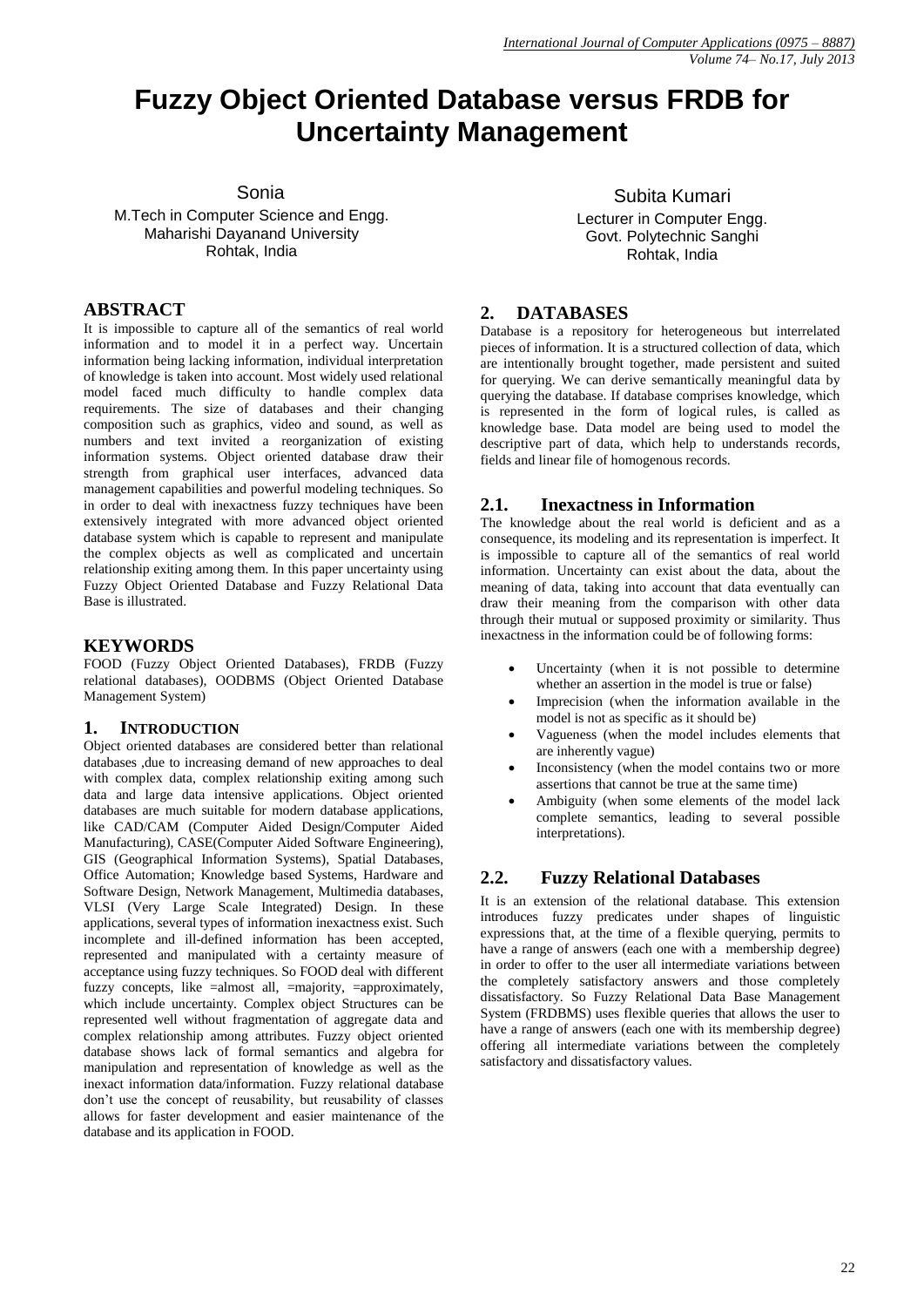FRDBMS is considered first of all a database. It must be made up of core of database which permits to execute the classical operations of the DBMS and to store, manipulate the fuzzy attributes. We can add flexibility in database in many forms.

 The OODB is based on the concepts derived from OOPL. FOOD model is used as logical data model. In FOOD model, regarding the representation of imprecise information, uncertainty is handled at three levels: attribute level,

#### **TABLE I. Data types used in the GEFRED model**

- 1. A single number (e.g., Age=20, represented by the possibility of distribution 1/20).
- 2. A single scalar (e.g., Behavior=bad, represented by the possibility of distribution 1/bad).
- 3. A set of mutually exclusive possible numeric assignations (e.g., Age=  $\{25, 26\}$ , represented by  $\{1/25, 1/26\}$ ).
- 4. A set of mutually exclusive possible scalar assignations (e.g., Behavior= {Bad, Good}, represented by {1=Bad, 1=Good}).
- 5. A possibility distribution in a numeric domain (e.g. Age= {0.4/19, 1.0/20, 0.8/21}, fuzzy numbers or linguistic labels).
- 6. A possibility distribution in a scalar domain (e.g., Behavior= {0.6/Bad, 1.0/Regular}).
- 7. A real number belonging to [0, 1], referring to the degree of matching (e.g., Quality=0.9).
- 8. An Undefined value with possibility distribution Undefined=  $\{0/\mu : u \in U\}$  on domain U, considered
- 9. An Unknown value with possibility distribution Unknown=  $\{1/u: u \in U\}$  on domain U, considered.
- 10. A NULL value given by NULL= {1/ Undefined, 1/ Unknown}.

#### The

simplest one is to add a fuzzy membership degree to each record (an attribute in range [0, 1]). Fuzzy query being a querying tool, it improves the meaning of the query as well as extracts additional valuable information. Linguistic expressions and degrees of truth are being used to select the wanted scenario for the user. These linguistic expressions have logical meaning for user and define a data selection process in the natural language.

#### **2.3. Fuzzy Object Oriented Database**

Object-oriented database have a significant advantage over their predecessors, it uses more complex data models thus provide higher level of data abstraction and data independence. They are suited for more sophisticated applications; whole software environment can be built on the same principles, using the same programming tools. Transaction management, authorization control, portability, interoperability etc. all of them can be realized. Object-oriented database programming is less cumbersome so greatly improves the productivity of the programmer.

FOOD uses objects. Object stand for real world or abstract entities and consist of encapsulated data structures, possibly of great complexity, having behavioral capacities. Based on their properties of structure and behavior, objects belong to classes, which can be related to each other in subclass, superclass hierarchies, thus supporting inheritance. The combined fuzzy and uncertain object-oriented databases offer the power of object-orientation and the availability of a richer semantic expressiveness. The uncertainty in classification and in the inheritance hierarchies in class/subclass relationships, as a consequence of the allowed imprecision in data is modeled by using fuzzy set theory.

## **3. UNCERTAINTY OF FUZZY OBJECT ORIENTED DATABASE AND FUZZY RELATIONAL DATABASE**

In fuzzy relational databases the uncertainty is related to tuples or attributes as there is no concept of classes and objects in FRDB. The fuzzy relational databases capture impreciseness and incompleteness in data in a better way. The data types used in FRDB are explained by GEFRED model which are given in Table I. [1] [4]

class/superclass level and object/class level. But in FRDB there is no concept of object/class, class/superclass level. [3]

#### **3.1. Attribute level uncertainty**

FOOD deals with 3 types of uncertainty at the attribute level.

- The first type being incomplete type when the value of the attribute is specified as a range value (e.g. 100- 200). This type is called "incompleteness."
- The second type of uncertainty occurs when the value of the attribute is unknown, does not exist or there is no information on whether a value exists or not. This type of uncertainty is called "null".
- The third type of uncertainty occurs when the value of the attribute is vaguely specified. This type of uncertainty is called "fuzzy".

FOOD allows definition of relevance for fuzzy attributes, which is a real number between 0 and 1 reflecting the importance of the range definition of that fuzzy attribute in defining the boundaries of its class. Range and relevance are used to find the membership degree of an object to its class, and the membership degree of a class to its superclass. They are the same for each instance of a class.

### **3.2. Object/Class Level Uncertainty**

Uncertainty at the object/class level refers to the existence of a partial membership of an object to its class. In FOOD model, the boundaries of a class might be uncertain since it has fuzzy attributes. Range of a fuzzy attribute indicates ideal values for that attribute. Since a fuzzy attribute may take any value from its domain regardless of its range definition, some objects are full members of their classes with a membership degree of 1 whereas some objects are member of their classes with a membership degree changing between 0 and 1. The values of fuzzy attributes of an object determine the membership degree of that object to its class. The closer the value of fuzzy attributes of an object to range definitions, the higher the object membership degree. Relevance of the fuzzy attributes and the similarity between the fuzzy attributes' values and their range definitions determine the membership degree of an object to its class.

Fuzziness in object oriented database is shown in Table II. [9]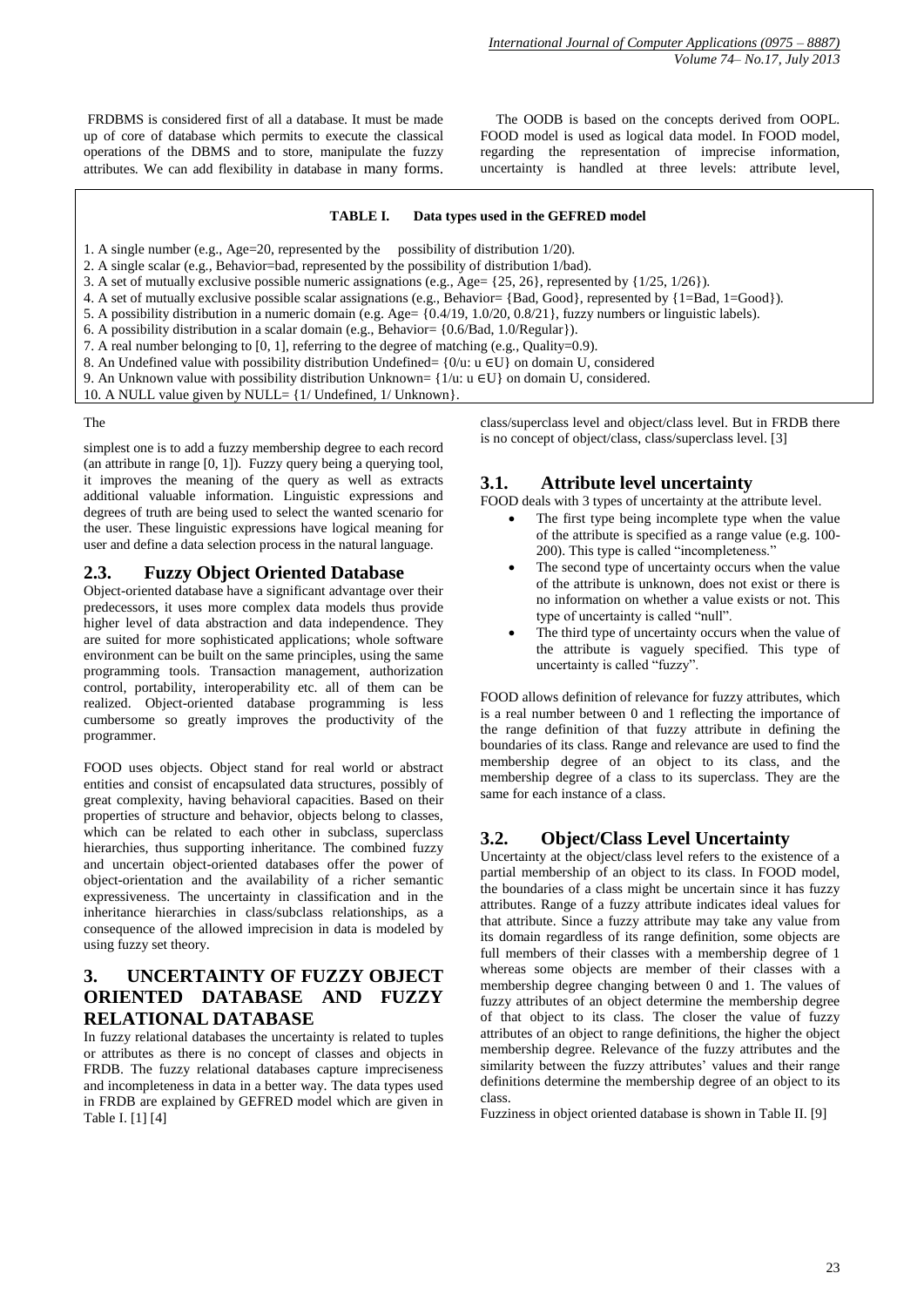| <b>Focus</b>                                | <b>Fuzziness in object</b>                     | <b>Fuzziness in</b><br>class | <b>Fuzziness in object-</b><br>class | <b>Fuzziness in class-</b><br>subclass | Operation                   |
|---------------------------------------------|------------------------------------------------|------------------------------|--------------------------------------|----------------------------------------|-----------------------------|
| Imprecision<br>data<br>managemen            | Attribute type                                 | Yes                          | N <sub>0</sub>                       | Explicit                               | Graph<br>based<br>operation |
| Uncertainty<br>in hierarchy                 | Range of attribute value                       | Yes                          | membership degree                    | Weak and<br>strong class<br>hierarchy  | N <sub>0</sub>              |
| Semantic<br>data model                      | Imprecision in attribute                       | Imprecision                  | Fuzzy similarity                     | Fuzzy similarity                       | Fuzzy rules                 |
| Fuzzy<br>classificatio<br>n                 | Uncertainty in attribute                       | Yes                          | Fuzzy predicate                      | Fuzzy predicate                        | Fuzzy rules                 |
| Fuzzy<br>intelligent<br>architecture        | Possibility<br>distribution<br>of fuzzy values | Yes                          | Fuzzy inclusion                      | Fuzzy implication                      | <b>Fuzzy rules</b>          |
| Modeling<br>fuzziness<br>and<br>uncertainty | Linguistic attribute                           | Uncertain                    | Uncertain                            | Uncertain                              | N <sub>0</sub>              |

**TABLE II. Fuzziness in object-oriented databases**

### **3.3. Class/Subclass Level Uncertainty**

Uncertainty at the class/subclass level refers to the existence of a partial membership of a class to its superclass. This type of uncertainty indicates that the fuzziness occurs at the class inheritance hierarchy since a class hierarchy might not be constructed precisely in some cases.

### **4. COMPARISON OF FOOD AND FRDB**

### **4.1. Object, Entity set, Tuple and Table**

The concept of object in object oriented database is beyond the concept of entity and tuple in relational database. This has additional characteristics such as behavior, inheritance and encapsulation. The E-R approach requires the use of two different entities to model a single real world entity. In contrast, the FOOD model's object is directly modeled as an object into the object space or object schema.

Class is a more powerful concept that allows not only the description of the data structure but also the concept and implementation of abstract data types in the object oriented database. The ADT is a very powerful modeling tool because it allows the end user to create new data types and use them as any other base data types that accompanies a database. The ADT thus yields an increase in the semantic content of the objects being modeled.

Data types of fuzzy attributes are shown below: [1] [4]

 *Fuzzy Attributes Type 1*: The attributes with "precise data", crisp (with no imprecision). But these may have linguistic labels, which allow making the query conditions more flexible.

- *Fuzzy Attributes Type 2*: These attributes allow both crisp and fuzzy data, in the form of possibility distributions over fuzzy sets. It is an extension of the Type1 which allow the storage of imprecise information.
- *Fuzzy Attributes Type 3:* They are attributes over "data of discreet non-ordered dominion with analogy". In which the relationship indicates to what extent each pair of labels be similar to each other.
- *Fuzzy Attributes Type 4*: These attributes are like Type 3 attributes but does not show similarity relationship between labels.

## **4.2. Data Model Representation**

In relational database, connections between two relations are represented by foreign key attribute in one relation that references the primary key of another relation. Individual tuples having same values in foreign and primary key attribute are logically related. Relational model uses logical references.

In object oriented database, relationships are represented by references via the object identifier (OID). These are similar to foreign keys but at place of user-defined attributes internal system identifiers are being used. The Object Oriented model supports complex object structures, specification of methods and inheritance mechanism by using tuple, list, set and other constructors. It helps in creation of new class definitions from existing ones. [2]

### **4.3. Storage Structures**

In relational database, each relation is implemented as a separate file and in each file tuples are stored without any order if storage structure is not specified.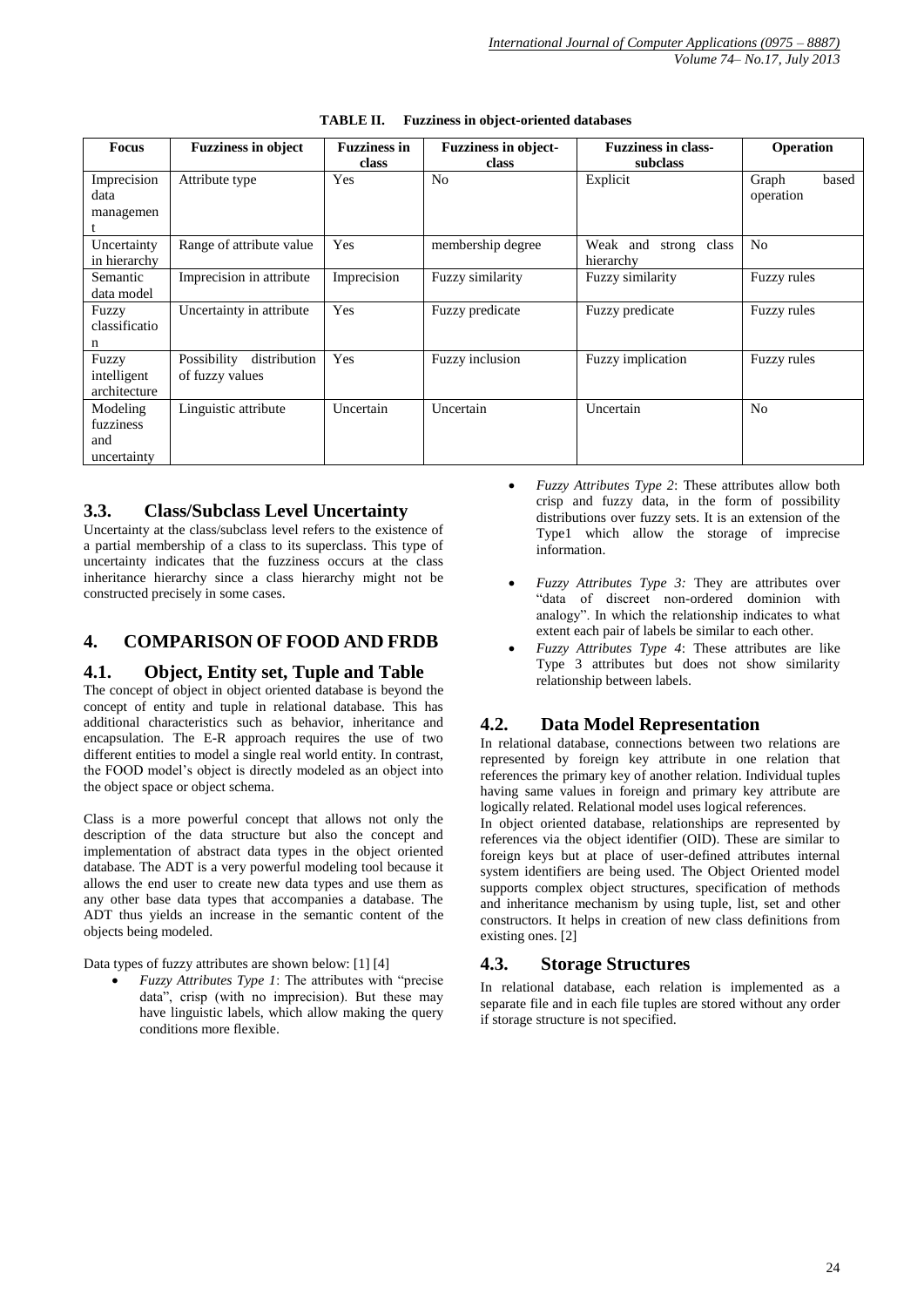Formally, the definition of a fuzzy class is as follows: [3]

CLASS *class name* WITH DEGREE OF *degree* INHERITES *superclass 1 name* WITH DEGREE OF *degree 1*

INHERITES *superclass p name* WITH DEGREE OF *degree p*

#### ATTRIBUTES

. . .

. . .

*Attribute 1 name*: [FUZZY] DOMAIN *dom 1* : TYPE OF *type 1* WITH DEGREE OF *degree 1*

 *Attribute n name*: [FUZZY] DOMAIN *dom n*: TYPE OF *type m* WITH DEGREE OF *degree n Membership Attribute name: membership degree*

WEIGHT

*w(Attribute 1 name)=w 1 . . .*

*w(Attribute n name)=w n* **METHODS** 

. . . END

In FRDB the user can dynamically specify a single primary or clustering index and any number of secondary indexes on each file. In some RDBMSs user can access related records from more than one relation by placing a record from one relation followed by the related records from another relation, thus retrieving the related records in most efficient way.

Object oriented systems provide persistent storage for complexstructured objects and employ indexing techniques to locate disk pages. We can reconstruct the object structure after copying the disk pages that contains object into system buffers. The objects are often stored as byte strings. [8]

### **4.3. Integrity Constraints**

Relational model has foreign keys, primary keys so entity integrity and referential integrity are used. But in Object Oriented systems these constraints vary from system to system. Some OODB supports inverse relationship mechanism which provides some declarative constraints.

### **4.4. Data Manipulation Languages**

There are non-procedural query languages for relational systems such as SQL, QUEL, and QBE, which are based on relational calculus. In OODB, Object Data Management Group (ODMG) has proposed OQL as standard query language. In these systems, the DML is incorporated into some programming language, such as C++, which makes the structures of both stored persistent objects and programming language transient objects compatible to each other.

FOQL is extension of ODMG-OQL, which can deal with fuzzy object model and fuzzy data.

### **4.5.****Relationships**

The relationships in an FOOD can be of two types: interclass references or class hierarchy inheritance. The E-R and the relational models use a value-based relationship approach. Using a value-based approach means that a relationship among entities is established through a common value in one or several of the entity attributes.

In contrast FOOD uses the object ID, which is identity-based, to establish relationships among objects and such relationships are independent of the state of the object. [3]

# **4.6. Example**

The example given in Fig. 1 shows the new constructors added to the UML model to represent uncertainty at object/class and class/subclass levels. The class EndangeredSpecies is the superclass, the classes Butterfly, EndangeredBear, and Wolf are the subclasses. The inheritance relationship in this example is fuzzy; therefore, the classes Butterfly, EndangeredBear and Wolf are the subclasses of EndangeredSpecies with a membership degree, which may change between 0 and 1. [9]

The class EndangeredBear has "|U|" notation indicating that it is also uncertain at the object/class level. The instances of EndangeredBear class are the members of the class with a membership degree, which may change between zero and one. As it is represented in Fig. 1, there are three instances of the class EndangeredBear: KoalaBear, PolarBear and PandaBear. KoalaBear is an instance of the EndangeredBear class with a membership degree of 0.5, PolarBear is an instance with a membership degree of 0.8 and PandaBear is an instance with a membership degree of 1, which means it has a full membership to the EndangeredBear class.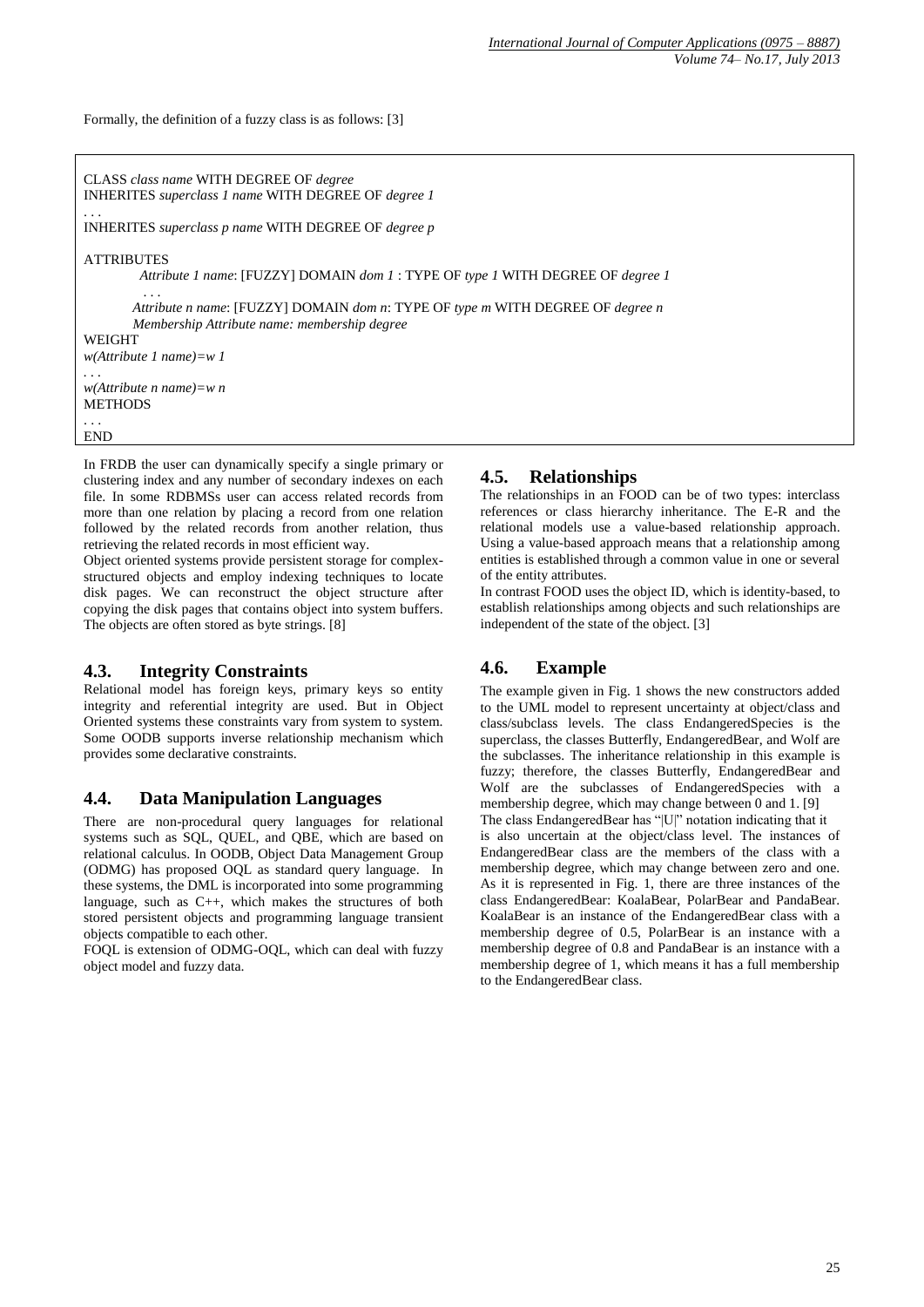

#### **Fig. 1. Object/Class and Class/Subclass Level Uncertaintie**





In fuzzy relational system E-R diagrams are used to represent attributes, entities and relationships which are shown in Fig2. In this example Employee and Department are two entities and Manages is the relationship set between them. Both the entities have fuzzy attributes, so F denotes these fuzzy entities having fuzzy attributes. Primary key of Employee is  $E$  no and that of Department is D no. The relationship between Employee and Department is 1: M (one to many), so primary key of Manages is D no. Foreign keys in Manages are E no and D no because they reference to primary keys of other constraints. Foreign key can also be a primary key.

## **5.LIMITATIONS OF FOOD OVER FRDB**

 The Fuzzy object oriented database model's weakest aspect appears to be its relative lack of support for ad hoc associative access. Relational databases have capitalized in this area: SQL makes it possible to query any relational database without having to learn an entirely new language for each one. FOOD models are far from adopting any standard query language, and there exists some resistance to ad hoc querying because such activity violates the encapsulation concept.